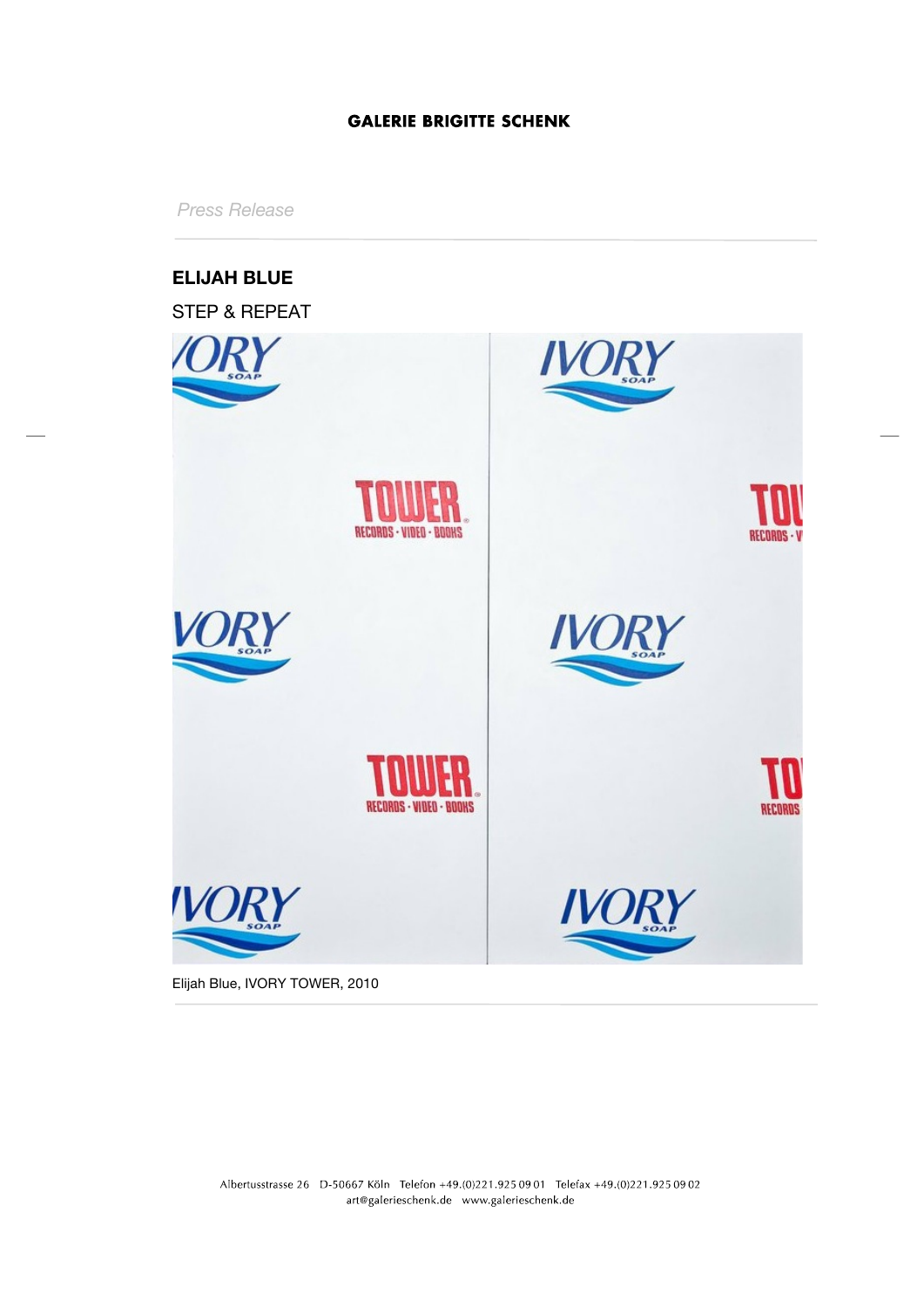### **Vernissage**

July 20, 2012 Exhibition runs until September 5, 2012

# **Opening hours**

Tuesday – Friday: 11 am – 6 pm Saturday: 11 am – 3 pm

#### *English*

In the twenty-first-century, fame has become a byword for arbitrariness and ephemerality. 'Media celebrities' attain renown for a brief moment only to return to oblivion even faster. Thanks to social networks and modern television policies, fame has become a question of 'social status'. To maximise product acceptance, advertising in turn avails itself of the stars; red carpets and those logo backdrops – 'Step and repeat walls' – are omnipresent in television, at nightclubs, major receptions and other events. The increasing arbitrariness of stardom is obscured behind restrained marketing strategies.

To these circumstances, Elijah Blue, an artist originally from Los Angeles and now living in Germany, has devoted his first exhibition. Blue is a big name in his own right as one-time frontman in the band, Deadsy, but also as the famous child of Cher and Gregg Allman, and not least as a visual artist. So he his amply qualified to handle his chosen subject matter. His medium for the exhibition at Galerie Brigitte Schenk in Cologne is provided precisely by those 'step-andrepeat walls'. They are an important part of celebrity-making. Inspired by pop culture, they are designed such that whoever is ushered or photographed in front of them appears to be famous, while conversely, the fame of the product involved along with the personality in the publicity is augmented. The celebrities in turn appear to be endorsing and lending approval to the sponsors backing them – or not, as the case may be. In building up fame, arbitrariness and lack of conviction seem to be more efficient methods than uprightness. 'The celebrity and the backdrop are the same thing, they are both billboards, they have fused', says Blue.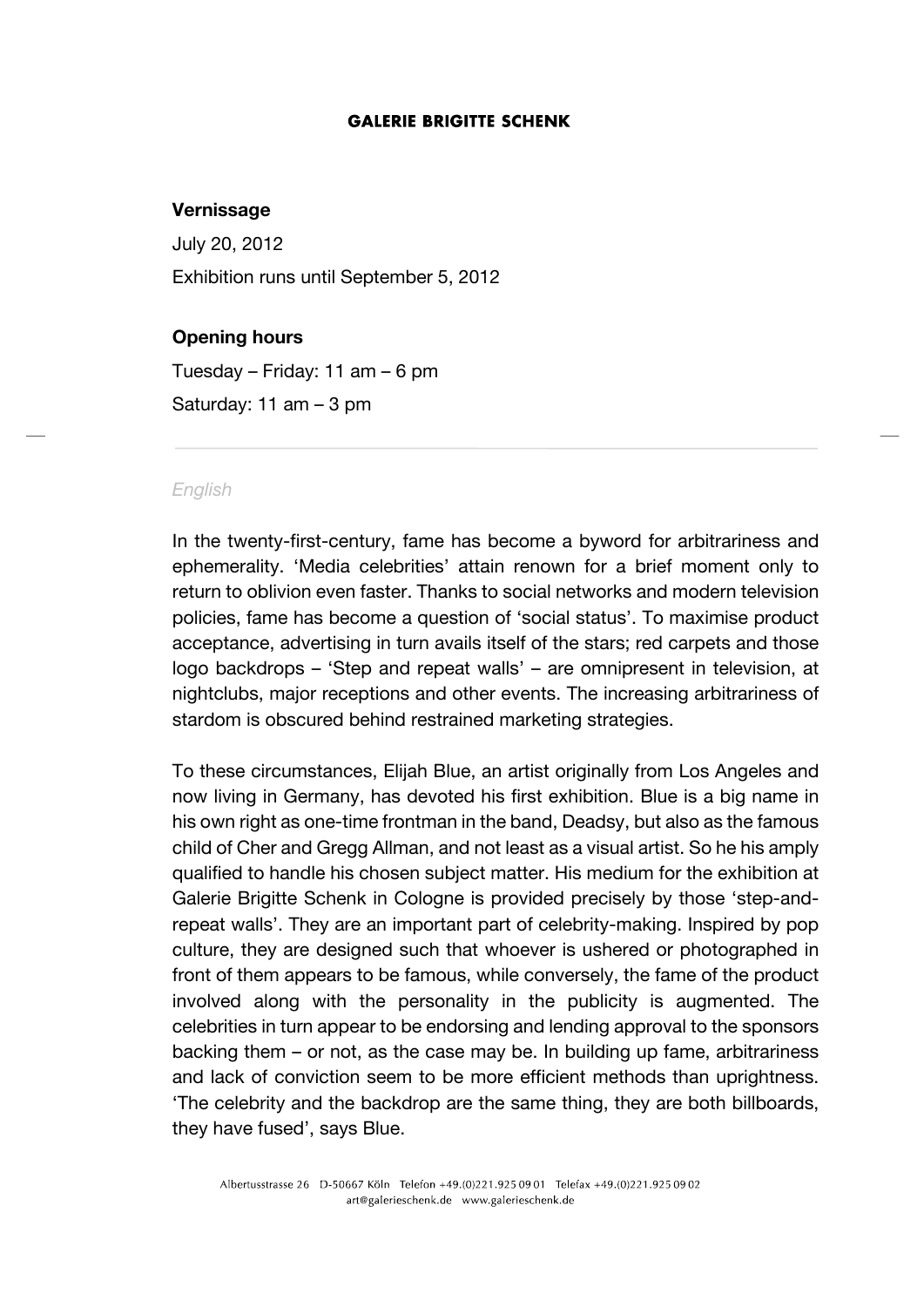Blue selects the corporate logos for his step-and-repeat walls with precision, playing with their meaning and sound, and combining them into new symbols. Thus, a new logo is generated out of 'Ivory Soap' and 'Tower records' – 'Ivory Tower' – Elfenbeinturm'. Puzzlement results, and is compounded by the fact that these new aggregate emblems are captured in oil paint on canvas, not, as would be expected, in short-lived stereotypes of only few hours' duration.

#### *Deutsch*

Ruhm ist im 21. Jahrhundert zu einer Chiffre für Beliebigkeit und Kurzlebigkeit geworden. "Medien-Berühmtheiten" werden für kurze Zeit bekannt und geraten noch rascher wieder in Vergessenheit. Dank sozialer Netzwerke und moderner Fernsehpolitik ist Ruhm eine Frage des sozialen Status geworden. Zur Aufbesserung der Produktakzeptanz bedient sich die Werbung wiederum der Stars; rote Teppiche und Logo-Kullissen - "Step and Repeat walls"- sind im Fernsehen, in Hotels, Nachtklubs, bei größeren Empfängen und Events, omnipresent. Die zunehmende Willkür der Stars wird durch dezente Vermarktungsstrategien verschleiert.

Diesem Thema widmet seine erste Ausstellung der in Deutschland lebende und aus Los Angeles stammende Künstler Elijah Blue. Selbst eine Prominenz, ist Blue als der ehemalige Frontmann der Band Deadsy bekannt aber auch als berühmter Nachkomme von Cher und Greg Allman und nicht zuletzt als bildender Künstler. Er ist somit für dieses Thema hervorragend qualifiziert. Sein Medium für die Ausstellung in der Galerie Brigitte Schenk in Köln sind genau diese "Step-and-Repeat-walls" - Diese Wände sind ein wichtiger Teil der Ruhmbildung. Inspiriert durch die Pop-Kultur sind sie so konzipiert, dass, wer auch immer vor sie geführt oder fotografiert wird, berühmt zu sein scheint und auf der anderen Seite das Produkt, das mit ihm wirbt, berühmter macht. Der Prominente wiederum scheint auch die Sponsoren hinter sich zu billigen und gutzuheißen oder auch nicht. Willkür und Überzeugungslosigkeit scheinen effizientere Methoden im Aufbau von Ruhm als Gradlinigkeit "Celebrity und Logo verschmelzen zu einer Einheit; da auch die Celebrities so zu Werbeträgen werden", sagt Blue.

Blue wählt die Firmenlogos für seine Step-and-Repeat-Wände präzise aus, spielt mit deren Bedeutung und Klang und kombiniert sie zu neuen Sinnbildern. So entsteht ein neues Logo: aus "Ivory Soap" und "Tower records" entsteht "Ivory Soap" - "Elfenbeinturm". Die dadurch hervorgerufene Imitation entsteht